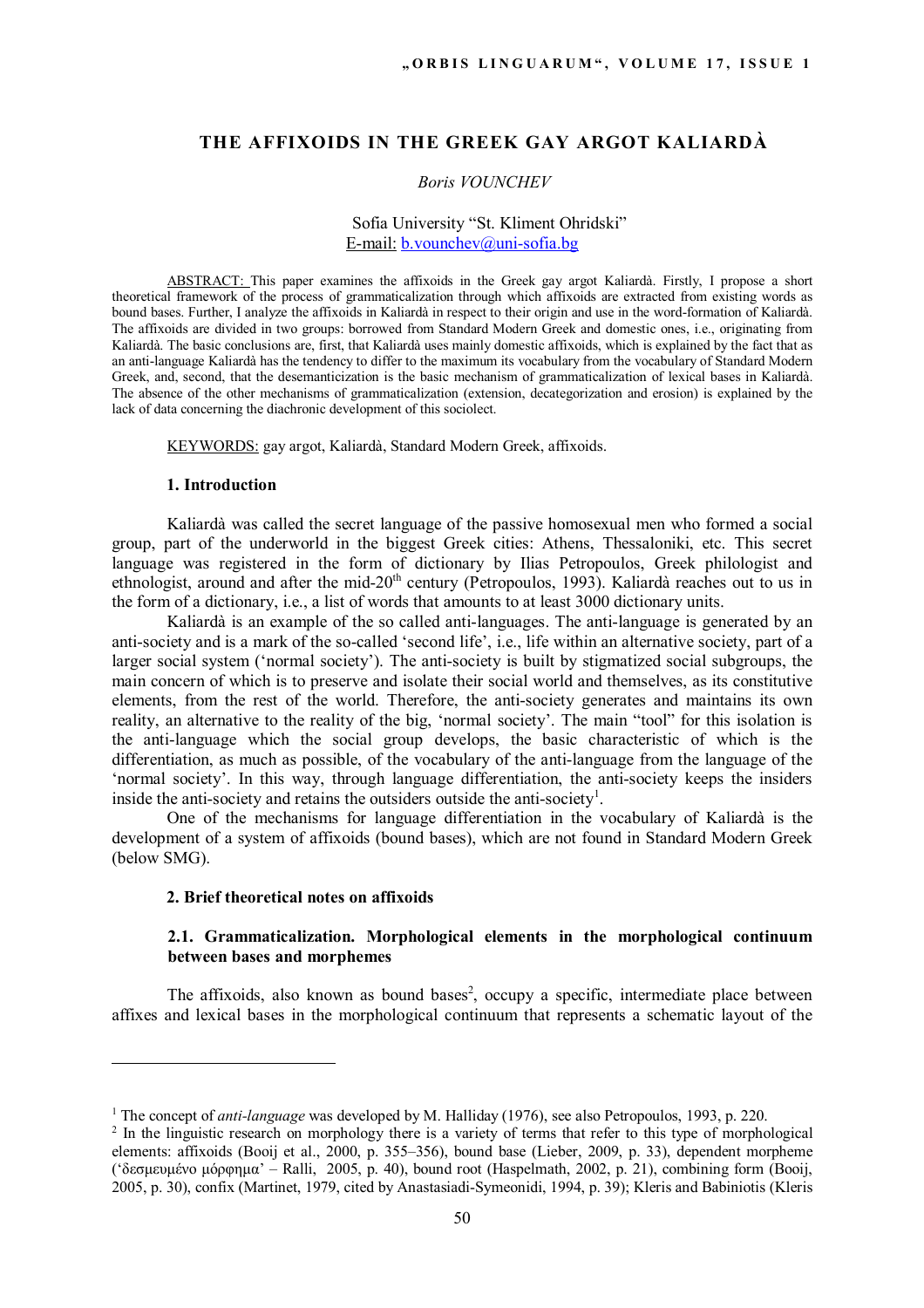morphological features in the language: from the bases of full-meaning (autosemantic) words that have full lexical meaning and have no or limited grammatical function, through affixoids and derivational morphemes that may have (limited) lexical meaning and have mainly grammatical features, to inflectional morphemes that have no lexical meaning and only have grammatical functions<sup>3</sup>. The affixoids are created as a result of a process called *grammaticalization*, which marks an ongoing language change. The grammaticalization is a diachronic, historical process by which a language change occurs: a lexical item or structure acquires grammatical characteristics, or a particular grammatical element enhances its grammatical characteristics, i.e., acquires more abstract meaning<sup>4</sup>. The grammaticalization includes four interrelated mechanisms:

a) desemanticization, i.e., loss of certain semantic content from the form;

b) extension (contextual generalization), i.e., use of the new form in new contexts beyond those in which it occurred;

c) decategorization, i.e., loss of morphosyntactic properties, typical of lexical and other less grammaticalized forms and

d) erosion (phonetic reduction), i.e., loss in phonetic substance (See Heine & Kuteva, 2004, pp. 2–3).

These processes do not usually occur independently, but they are interrelated: after the desemanticization, i.e., the acquisition of a more abstract meaning, a language form tends to differentiate from its previous, more specific uses, triggering other language mechanisms of grammaticalization: the form is used more often (extension), loses categorical properties (decategorization) and undergoes certain phonetic changes (erosion). The grammaticalization results in morphological change, since the language change at the level of morphemes is carried out within the framework of word-formation.

## **2.2. Grammatical properties of the affixoids**

As it was mentioned above, the affixoids<sup>5</sup> are a result of the process of grammaticalization and, in particular, of morphologization, during which a base of a full-meaning word gradually turns into a derivational morpheme<sup>6</sup>, a process that from synchronic point of view is considered incomplete. The morphemes that become affixoids change their properties and from the class of morphemes with specific lexical meaning, components in the process of compounding, move to the class of abstract morphemes with grammatical function, that are part of the word-formation inventory of the derivation (See also Koliopoulou, 2013, pp. 152–153). From a synchronic point of view, the most important characteristics of the affixoids are the following:

a) an increased productivity;

 $\overline{a}$ 

b) a decreased semantic specificness and

c) an etymological and formal link to an existing free base.

The first two criteria distinguish affixoids from free bases and the third – from affixes (Booij et al., 2000, p. 355).

<sup>&</sup>amp; Babiniotis, 2005, pp. 80–81, pp. 92–95) divide the affixoids to prefixoids and suffixoids, called by the authors lexical prefixes (λεξικά προθήματα) and lexical suffixes (λεξικά επιθήματα) respectively.

<sup>3</sup> See Ράλλη 2005, pp. 60–61, Ράλλη 2007, pp. 151, Lieber, 2009, p. 34. Similar classification of 'grammatical forms' is proposed by Hopper and Traugott (Hopper & Traugott, 2003, pp. 4–6).

<sup>&</sup>lt;sup>4</sup> Hopper & Traugott, 2003, p. 2. Some researchers believe that the grammaticalization is a contextually driven semantic process and for this reason define it as "context-induced reinterpretation". This approach assumes that only the context may outline the structure of grammatical forms, in the sense that grammatical forms may express meaning that cannot be retrieved from the source forms, see Heine & Kuteva, 2004, p. 2.

<sup>5</sup> The term *affixoids* covers the prefixoids, i.e., affixoids in prefix position, and the suffixoids, i.e., affixoids in suffix position. It is also used for bound bases that have no fixed position in the compound and take position to the left or to the right of the base.

 $6$  See Booij, 2004, p. 114, 116, Booij, 2005, p. 85, Trips, 2009, pp. 21–26, among many others.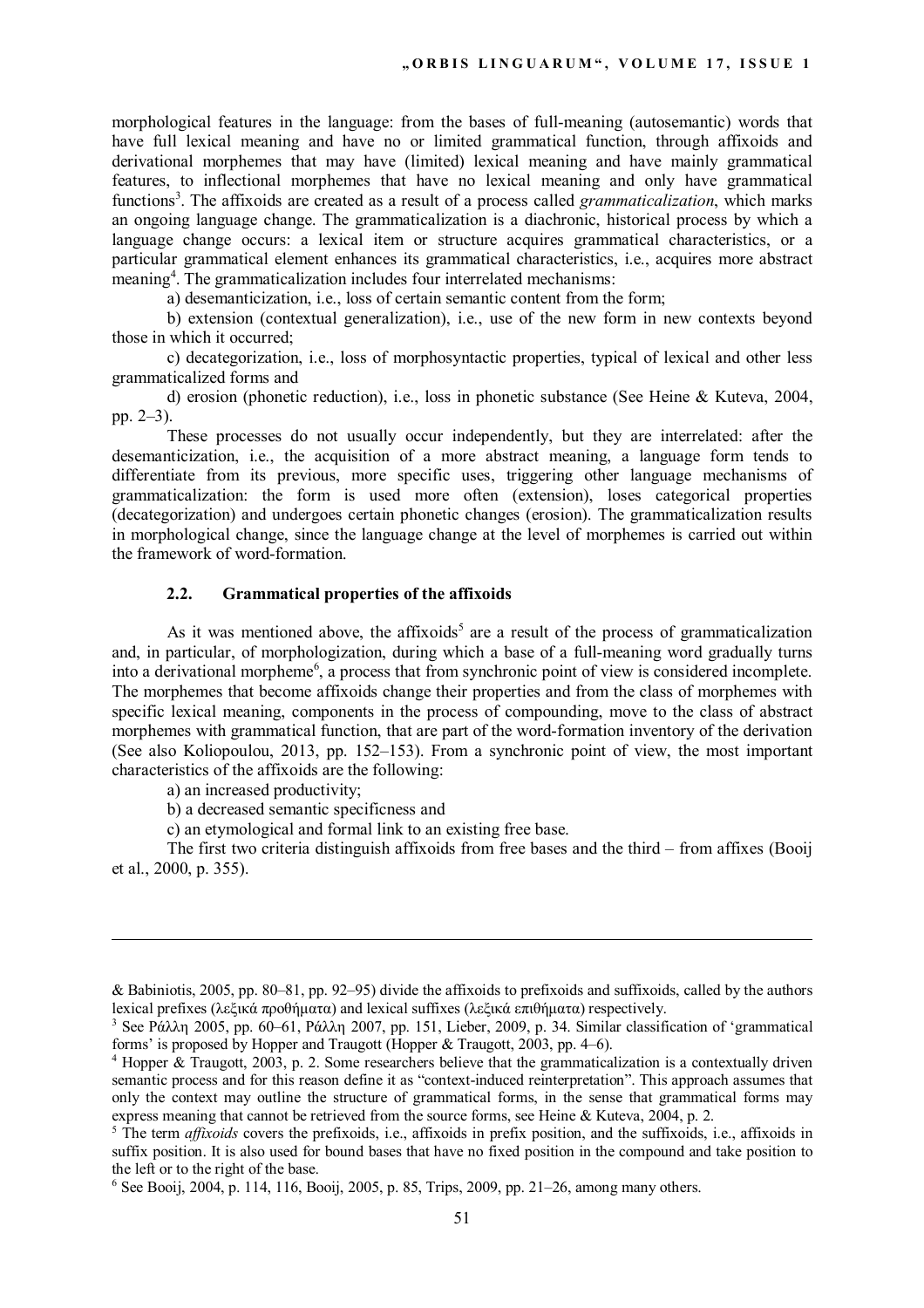Affixoids are usually classified as morphemes (lexical bases) that are unable to independently form a word through combination with an inflectional suffix and that are not classified as affixes<sup>7</sup>. This property of the affixoids is called by Ralli *unfreeability* ('μη ελευθερωσιμότητα') and is considered by her as their most important feature<sup>8</sup>. Ralli examines a relatively limited number of morphemes as affixoids, that have been isolated from Ancient Greek verbs and have already appeared in classical Greek texts, even in the Homeric epics: -λογ(oς), -γραφ(oς), -φορ(oς), -τροφ(oς), -νομ(oς), -κομ(ος), etc.

## **3. The affixoids in Kaliardà**

Because of the lack of written texts and diachronic data, it has been possible to identify only some of the four mechanisms of grammaticalization, mainly desemanticization and extension in Kaliardà.

In the analysis that follows the affixoids in Kaliardà are divided, according to their origin, in two groups: borrowed from SMG and domestic, i.e., created in Kaliardà.

### **3.1. Affixoids borrowed from Standard Modern Greek**

In Kaliardà there are only four borrowed morphological elements from SMG, which appear in prefix position, with the exception of -κουτ(ο), -κουτ(ι).

### **Prefixoid θεο-<sup>9</sup>**

Bound base with intensifying semantics that originates from Greek θεός 'god'. In SMG this affixoid is used to form nouns with general meaning 'big X': θεογκόμενα 'gorgeous chick', and adjectives having general meaning 'very, completely X': θεότρελος 'very crazy', θεόγυμνος 'totally naked'.

In Kaliardà this prefixoid is used with the same function, but only to form adjectives, derivatives from other adjectives, or derivatives from past mediopassive particles, formed in Kaliardà: θεοκάλιαρντος 'extremely ugly', θεοκουλικωμένος 'terribly made up', θεοκουραβαλμένος 'fucked from everywhere', θεόλατσος 'very pretty', θεομιλιονάρης / θεομιλιονάρω 'extremely rich man / woman', θεόμπαρος 'very fat'.

### **Prefixoid καρα-**

This prefixoid, originating from the Turkish adjective kara 'black', is rarely used in compounding in SMG: καραμπογιά 'black paint'. It is mainly used as prefixoid with intensifying meaning in the formation of derived nouns: καραβλάχος 'hillbilly', καραηλίθια 'complete idiot' (for woman), καρακιτσαριό 'awful kitsch', adjectives: καραδεξιός 'very right-wing person' and verbs: καρατσεκάρω 'check carefully'. The prefixoid is often used in the Greek slang, also with intensifying meaning: καραλέσβιο 'Lesbian with masculine features', καραπουτάνα 'big whore', etc.

In Kaliardà καρα- is a productive prefixoid with intensifying semantics, meaning 'very, extremely, completely X', that forms mainly nouns: καραφροδίτω 'prostitute', καραλουμπού 'bad gay', καραμουτζού 'prostitute', καραπαλούκω 'fat and tough woman' or impersonal: καραγιακάς 'fine', καραγκλασομολού 'demijohn', καραδικελού 'telescope', καρακόρα 'palpitation', καραλαφάρισμα 'tickle', καραμποντού 'beautiful body', καραντουλάδικο 'ministry of finance', καραπία 'piety', καραπλατού 'scarf', καραπουρόλιγκα 'Ancient Greek', καραταμπού 'long pipe',

 $\overline{a}$ 

<sup>7</sup> See Lieber, 2009, p. 33.

<sup>&</sup>lt;sup>8</sup> See Ralli, 2005, pp. 56–60 and Ralli, 2007, pp. 145–150. This feature is not valid in the case of the domestic affixoids in Kaliardà, see below.

<sup>9</sup> The prefixoid θεο- should not be confused with the lexical base θεο-, which occurs as a left constituent in compounds, formed in previous stages of Greek language where it retains the original meaning 'god': θεοφρούρητος 'guarded by God', θεομάχος 'fighter against god', θεοσοφώ 'have knowledge of divine things', etc., see also Giannoulopoulou, 2005, p. 2, pp. 6–8.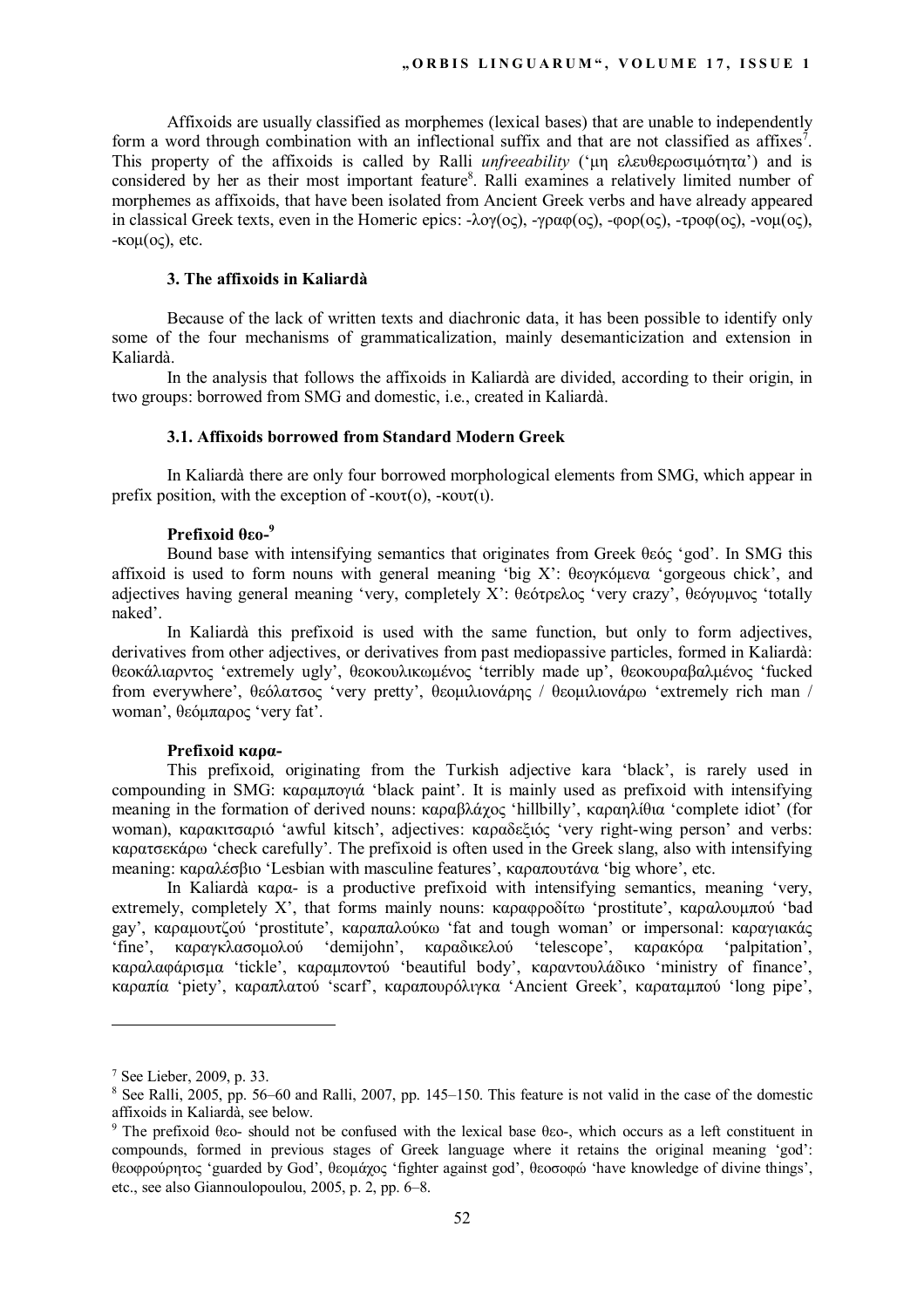καράτσαρδο 'mansion house', καράφιγκρο 'snake', καραφλορότοπος 'wood'. Rarely καρα- is used to form adjectives: καραμιλιονάρης / καραμιλιονάρω 'very rich man / woman' and verbs: καραλαφάρω 'tickle', καραμπάζω 'screw'.

### **Suffixoid -κουτ(ο), -κουτ(ι)**

This affixoid originates from the SMG noun κουτί 'box'. In Kaliardà it is used exclusively as a right constituent in compounding. The desemanticization and extension of this bound base are overt with the following meanings:

a) 'box, chest': αδικοκούτι 'coffin' [unfair-box], τζαστιραχόκουτο 'coffin' [dead man's-box], τουρμπανόκουτο 'coffin' [wounded-box];

b) 'device with square shape': καβγαδοκουτού 'radio set' [scandal-box], μπουρόκουτο 'radio set' [song-box], σκαμπαζόκουτο 'tape recorder' [comprehend-box];

c) 'music organ with large internal capacity': καημόκουτο 'bouzouki' [trouble-box];

d) 'space for the execution of certain activity': κουελοσφαλόκουτο 'bed' [sleep-box];

e) 'vessel, fluid container': κουλόκουτο 'chamber pot' [shit-box], μολόκουτο 'vessel' [waterbox], τσαϊνοφλοκόκουτο 'ink pot' [ink-box], φλορόκουτο 'vase; flowerpot' [flower-box];

f) 'furniture or object with square shape and large internal capacity': ματσομερντεδόκουτο 'safe' [batch of dough-box], νισεστόκουτο 'wardrobe' [clothing-box];

g) 'room': ντοροπουρόκουτο 'door keeper's room' [door keeper-box], χουμσοκούτι 'cell' [prison-box].

## **Prefixoid πρωτο-**

 $\overline{a}$ 

This prefixoid is used as a left constituent in the compounding of Ancient Greek. In SMG word-formation the prefixoid is used with the meaning 'first, main' in compounds – nouns and adjectives: πρωτοπόρος 'pioneer', πρωτοδικείο 'court of first instance', πρωτοβάθμιος 'first-rate, primary', or with the meaning 'for the first time' in the verb-formation: πρωτογεννώ 'give birth for the first time', πρωτοβλέπω 'see for the first time'. As morphological material of neoclassical compounding this prefixoid is found in neologisms, part of terminological vocabularies: πρωτόπλασμα 'protoplasm'.

In Kaliardà this prefixoid has only one use, in a word from SMG, borrowed in Kaliardà with invention<sup>10</sup>, where the prefixoid is a constituent of a compound of a complex base: Πρωτοπρέσβειρα 'Macedonia' (SMG 'dean's wife'). This morphological segment is also found as a full-meaning left constituent of compounds: πρωτόπλακα 'first floor' [first-slate]<sup>11</sup>, πρωτοσιδερού 'official appearance' [first-iron], πρωτοκαθίκι 'prize' [first-chamber-pot], as well as in compounds and derivatives formed by the complex base πρωτοκαθικο-: πρωτοκαθικόμπερθα 'festival', πρωτοκαθικοπουρός 'athlothete, person who presides over the public games', πρωτοκαθικώνω 'award a prize', πρωτοκαθικωμένος 'prize winner'. I suggest a particular grammaticalization of this morphological segment in the word πρωτονταβάς 'prime minister' [first-souteneur], where the segment shows desemanticization, similar with its desemanticization in SMG:  $\pi \rho \omega \tau o$ - 'first' > 'main, primary'.

<sup>&</sup>lt;sup>10</sup> The term *invention* denotes a process of verbal distinction, specific for various sociolects, where existing words (e.g. in English, Greek) are given a different, unique meaning not to be found outside the social group creator of the specific sociolect, see Sonenschein, 2006, pp. 42–43.

<sup>11</sup> In this article I put in square brackets the verbal image of certain Kaliardà lexemes. I use the term *verbal image* to denote the literal meaning of the metaphorical word in Kaliardà, resulting from the interpretation of its constituents – lexical base(s), affixes (or words in the case of phrasemes). The verbal image forms a linguistic sign that metaphorically replaces a linguistic sign of SMG in Kaliardà or introduces a new concept by new-formed linguistic sign.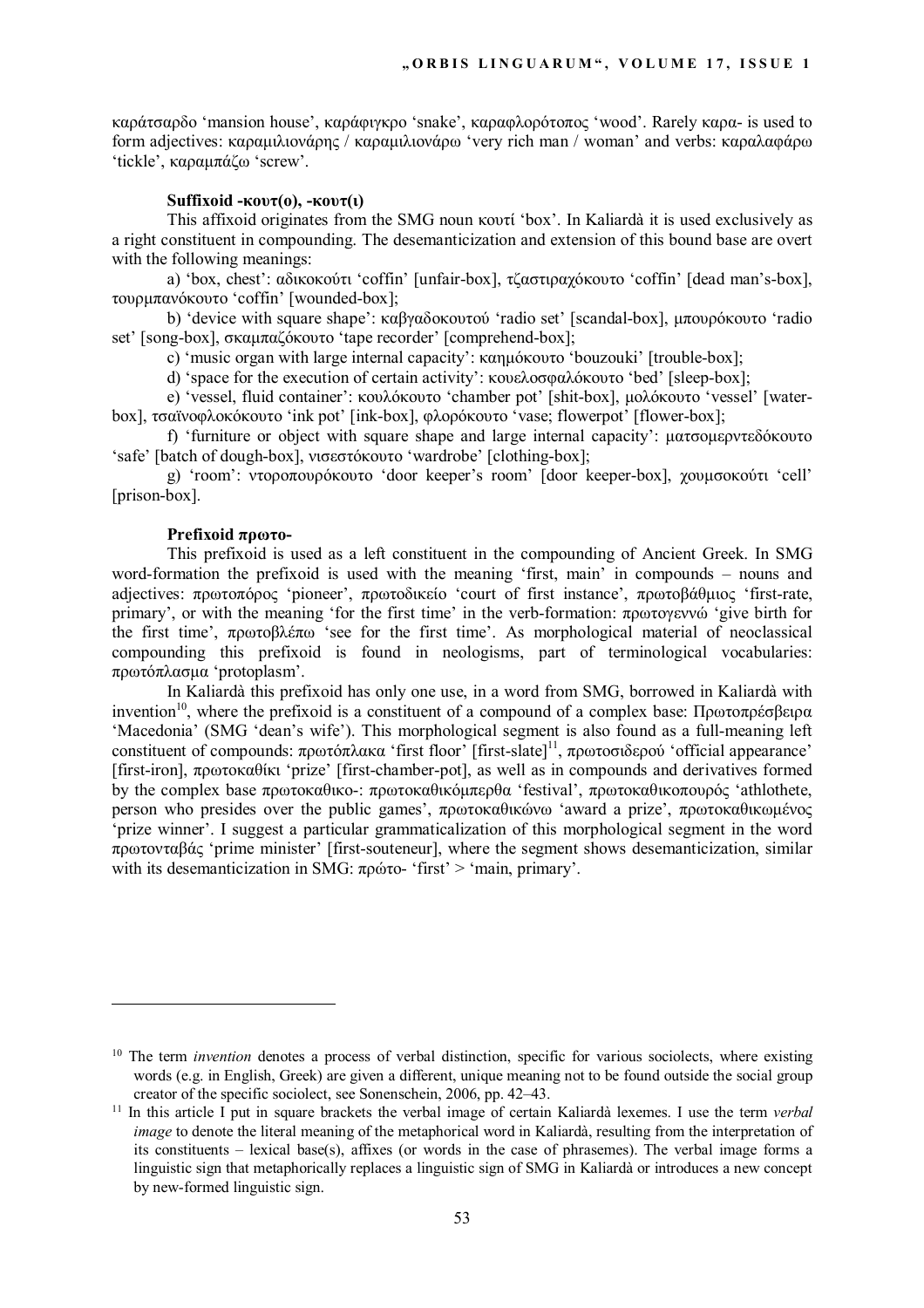#### **3.2. Domestic affixoids in Kaliardà**

The domestic affixoids in Kaliardà are usually isolated from full-meaning words – nouns, adjectives or adverbs, which, when used in compounds, demonstrate partial grammaticalization under the form of desemanticization. It is worth noting that in Kaliardà almost all the domestic affixoids have uses in their literal meaning as lexical bases of full-meaning words.

The main domestic affixoids in Kaliardà are the following:

## **Prefixoid γκραν-**

This prefixoid is isolated from the Kaliardà adjective γκραν 'big' (< French grand 'tall; big'). This segment is a metaphorical variant of the SMG prefixoid μεγαλο- and is used in a small number of personal nouns: γκραν-βακουλονταβατζής 'patriarch' [big-church-souteneur], γκρανβακουλοπουρός 'bishop' [big-priest].

### **Prefixoid γκροσο-**

This prefixoid is isolated from the Kaliardà adjective γκρόσος 'big' (< Italian grosso 'big'). It is a metaphorical variant of the SMG prefixoid μεγαλο- and is used in a small number of impersonal nouns: γκροσοκαγκελόκαρο 'tank' [big-armoured car], γκροσοκουάκης 'frog' [big-croackinganimal], γκροσοκουάκι 'frog' [little-croacking-animal].

## **Prefixoid καλιαρντ(ο)-**

Bound base, originating from the Kaliardà adjective καλιαρντός 'ugly; strange; big'. It is found in compounding as a left and very rarely as a right constituent with its standard semantics: καλιαρντό-μολ 'water' [ugly-water], καρτ-καλιάρντ 'photo' [card-ugly], as well as desemantised and extended lexical component, meaning 'tough, very big': καλιαρντό-ντουπ 'good thrashing' [uglythrashing] and 'very, greatly': καλιαρντοκιοτεύω 'be afraid' [ugly-be afraid].

### **Suffixoid -καχνι**

This bound base, isolated from the Kaliardà noun κακνό 'chicken', occurs in one single occasion, the word φρισοκάχνι 'хайвер' [fish-chicken], where the extension of the meaning follows the semantic analogy 'chicken' = 'hens's baby' > 'cub' = 'animal's baby'.

### **Prefixoid λατσο-**

This prefixoid is isolated from Kaliardà λατσός 'nice, beautiful'. It is used as a left constituent in compounds with its literal meaning: λατσολίθαρο 'диамант' [beautiful-stone], λατσοτέμπα 'summer' [nice-weather], λατσόφλορο 'beautiful flower' [beautiful-flower], as well as a desemantised morphological segment with the following meanings:

a) 'nice': λατσό-ντουπ 'massage' [nice-thrashing], λατσό-μολ 'booze' [nice-fluid];

b) 'official': λατσολίγκα 'katharevousa' (the standard language in Greece till 1976) [nicelanguage];

c) 'successful, positive': λατσοκαζάντω 'good luck' [nice-big profit], λατσοφουρτούνας 'lucky man' [nice-good luck-man];

d) 'reasonable, clever': λατσομπενάβω 'advise; construe' [nice-speak].

### **Prefixoid μπαλο-**

The prefixoid originates from Kaliardà adjective μπαλός 'fat'. It is found as a left constituent in compounds with its basic meaning: μπαλομούσκουλος 'brawny' [fat-brawny], μπαλοκάρνα 'крава' [fat-meat-animal], but it is usually used as a left constituent with desemantised meaning 'big': μπαλοκουάκης 'male frog' [fat-croak-animal], μπαλόφρισα 'big fish' [fat-fish], μπαλογουγούφλω 'she-bear' [fat-she-wolf], μπαλοφουσφούσης 'elephant' [fat-puffing-animal], μπαλόφρισο 'shark' [fat-fish], μπαλοχορχόρα 'bomb; projectile' [fat-fire] or 'strong': μπαλομπόντης 'strong man' [fatbody-man].

## **Prefixoid μπασ-**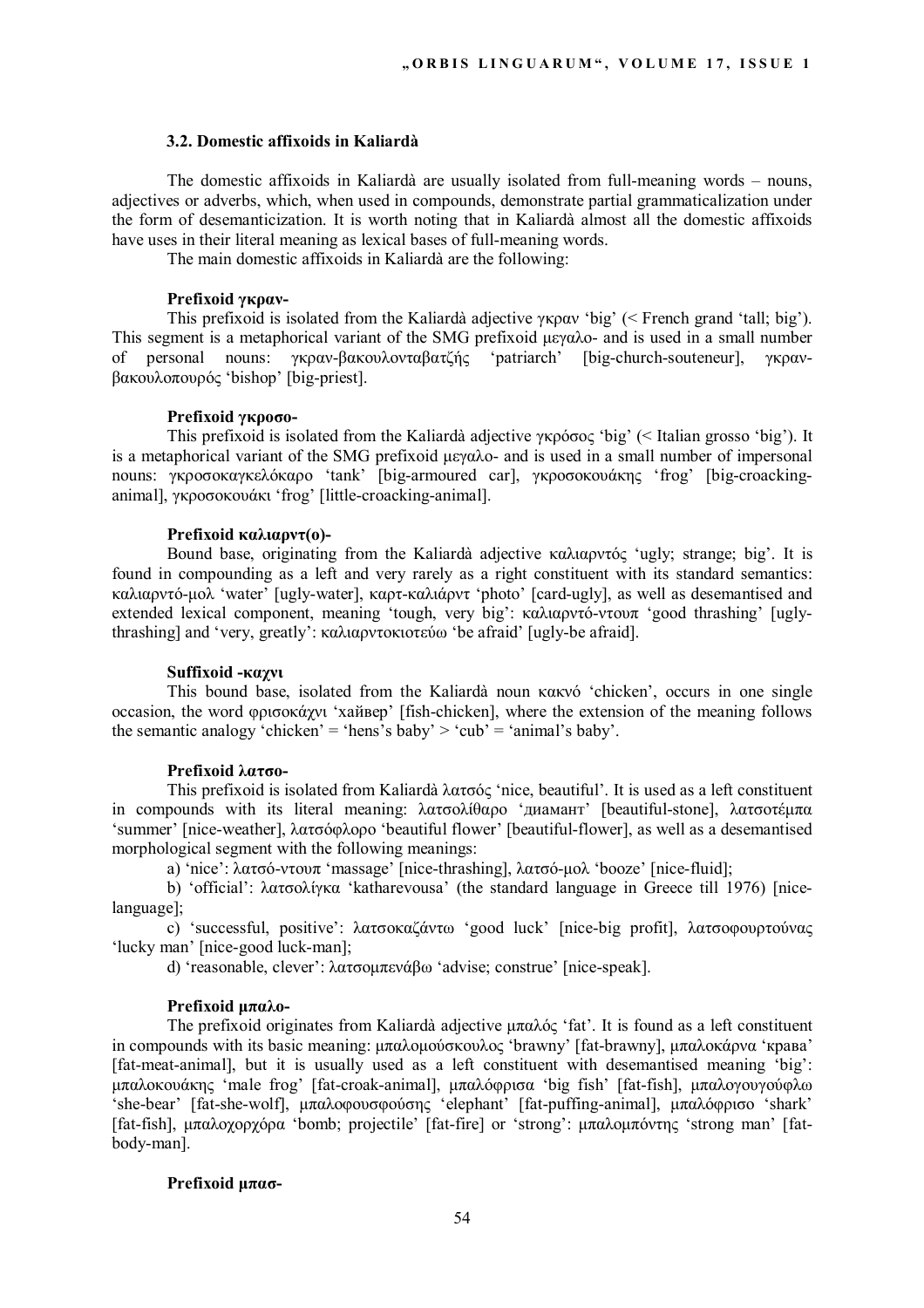This morphological segment is a borrowed morpheme from Turkish baş 'head; chief; big, in charge' and serves as a metaphorical variant of the SMG prefixoid μεγαλο-. It is used in compounding for the formation of personal and impersonal nouns: μπας-ντουλότσαρδο 'bank' [big-dough-house], μπας-ντουλοτσαρδοπουρός 'banker' [bank-old man], μπας-γκοντοδούλης 'archangel' [big-angel].

### **Prefixoids μουσαντο-, μουσ-**

These bound bases are isolated from Kaliardà nouns μουσαντό 'lie' and μούσι 'lie'. They appear in compounding as left elements with modified meaning 'false; 'unauthentic; ostensible' and serve semantically as metaphorical variants of the SMG prefixoid ψευδο-: μουσαντοβεστίτα 'false clothing' [false-clothing], μουσαντογλειψού 'flattery' [lie-licking-thing], μουσαντό-εφέ 'moss' [falseeffect], μουσαντολατσοκαγκέλωμα 'gilt' [false-nice-iron-thing], μουσαντοντούπ 'threat' [falsethrashing], μουσαντοπαπίγια 'papion' [false-butterfly], μουσαντοπάρσιμο 'flirt' [false-coitus], μουσαντόραμπα 'rehearsal' (in theatre) [false-theatre], μουσαντωχρομπλάντα 'anaemia' [pseudoleucaemia], μους-μάσκα 'make-up' [false-mask] etc. Desemantised meaning 'bad' is found in the word μουσαντομαγκιά *'*dastardly action' [false-bluster].

### **Prefixoid μπουτ(ο)-**

This bound base is isolated from Kaliardà adverb μπουτ 'many'. It has intensifying semantics and serves as a metaphorical variant of the SMG prefixoid  $\pi \partial \lambda v$ - 'many, big, large'. It usually forms impersonal nouns: μπουτ-λουτσολάκριμος 'nice chandelier' [big-light-candle-thing], μπουτ-μπατανέ 'abundant make-up' [big-abundant make-up], μπουτ-ποπιλόμπουσο 'автобус' [big-bus], μπουτφλουσκούνω 'panting' [big-breath] and adjectives: μπουτ-ντουλός 'expensive' [big-dough-thing], μπουτ-φλουσκούνης 'breathless' [big-panting-man]. There is a single use registered in a personal noun: μπουτ-πουροζελές 'dirty old man' ['big-old man].

#### **Prefixoid πισκετο-**

This bound base originates from Kaliardà noun μπισκέτ 'дете'. It is found once with desemantised meaning based on the semantic analogy 'child' > 'little man' > 'little': πισκετόγουτσα 'second' [child-hour-thing].

### **Suffixoid -πουρ(ος)**

This base is isolated from Kaliardà noun πουρός 'old man'. As a left constituent in compounding it is found in compounds, personal and impersonal nouns, with its basic semantics: πουροκουμάντο 'щаб квартира' [old man-command], πουροζελές 'old man' [old-jelly], πουρομπαλτάς 'judge' [old-judge] etc. As a suffixoid the base exhibits desemanticization based on the analogy 'old man' > 'man' > 'human being' > 'person with certain profession'. This grammaticalized meaning is found in over 20 male personal nouns with general semantics 'human being', 'man', 'agent' (actor of certain action), 'worker, employee', 'person with certain profession' etc.: τζαζμπερντεπουρός 'national benefactor' [throw-dough-old man], διακονιαρόπουρος 'beggar' [begging-old man], μαντοπουρός 'baker' [bread-old man], νεμροδόπουρος 'hunter' [hunting-old man], ντορόπουρος 'door keeper' [door-old man], πρωτοκαθικόπουρος 'athlothete, person who presides over the public games' [prize-old man], παγκροπουρός 'barber' [hair-old man], σπικραμεντόπουρος 'orator, speaker' [speech-old man], στατουοπουρός 'sculptor' [sculpture-old man] etc. The suffixoid has also the meaning '(kind of) gay': μοντερνόπουρος 'gay' [modern-old man], ψυχοτραγόπουρος 'active gay' [soul-priest] etc.

### **Suffixoid -σεκερι**

This bound base originates from Kaliardà noun σεκέρι 'sweet'. It is found once, desemantised on the basis of the analogy 'sweet' > 'food' > 'substance': τζαστιραχοσεκέρι 'poison' [dead mansweet].

#### **Suffixoid -τσαρδ(ο), -τσαρδι**

This most frequent suffixoid is isolated from Kaliardà noun τσαρδί 'house'. As a left constituent in compounding it is used with its basic semantics in various types of compounds – personal and impersonal nouns: τσαρδοκοπί 'apartment' [house-piece], τσαρδοκυψέλη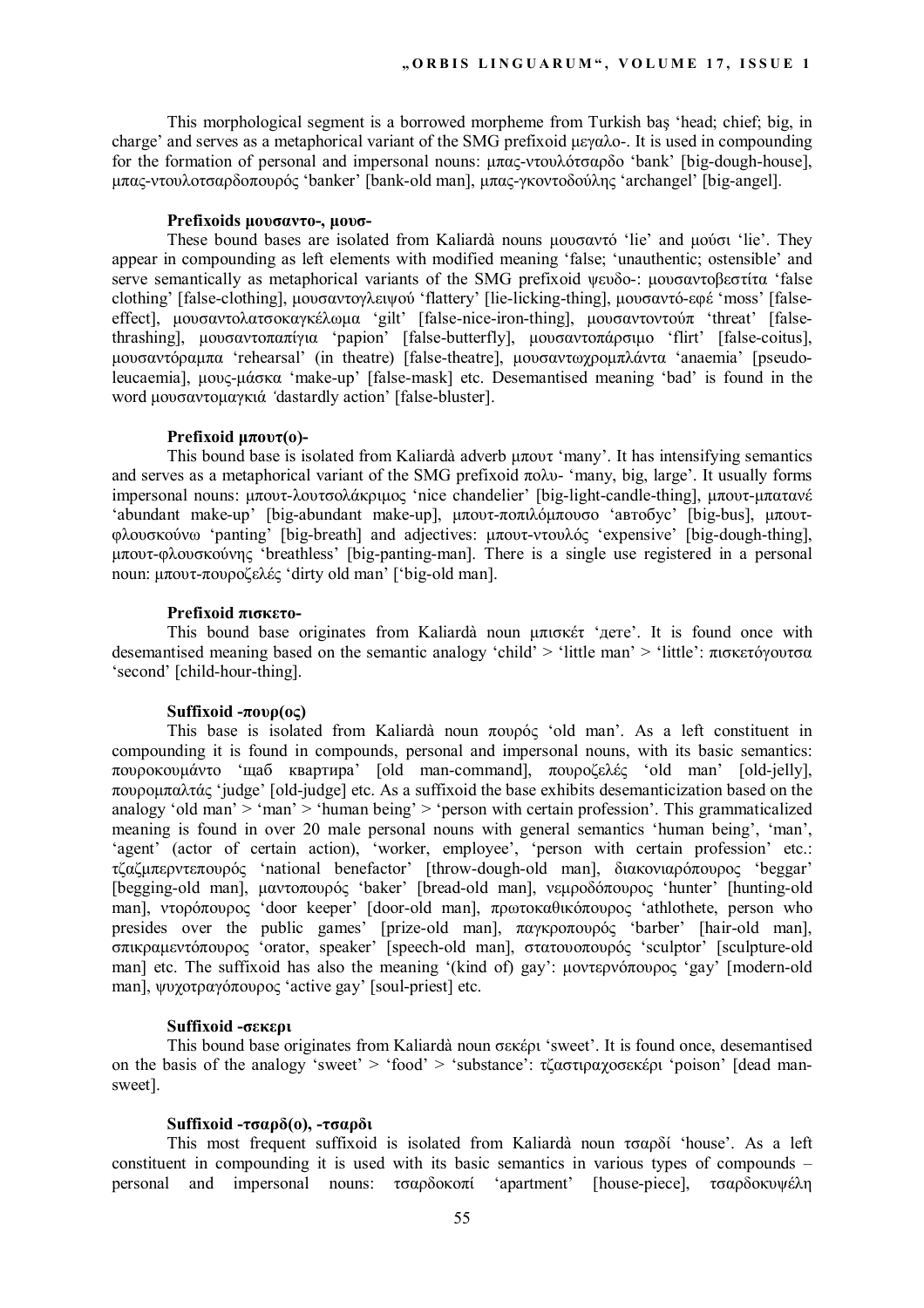'neighbourhood' [house-hive], τσαρδοντανιά 'earthquake' [house-meretriciousness], τσαρδοπεργαμηνή 'business card' [house-pergament], τσαρδοταρακούνημα 'earthquake' [houseshaking], τσαρδοτερμιτού 'apartment tower' [house-termite-thing], τσαρδόκουκος 'bachelor' [housecuckoo], τσαρδοκύρης 'owner' [house-master], τσαρδοφατσού 'female neighbour' [house-facewoman], τσαρδοτερμίτης 'architect' [house-termite] etc. This morphological element is also used with its basic semantics as a right constituent in a number of compounds: γρασιδότσαρδο 'straw shanty' [grass-house], κηφηνότσαρδο 'monastery' [monk-house], καράτσαρδο 'mansion house' [extremehouse], μπαρότσαρδο 'gay's house' [disease-house], ντουλότσαρδο 'apartment tower; mansion house' [dough-house], ρενότσαρδο 'palace' [king-house], φλορότσαρδο 'mansion house' [flower-house], Kαραγκουνότσαρδα 'Thessaly' [karagounides-house]<sup>12</sup>.

As a bound base it is the most frequent suffixoid in Kaliardà, found as a right constituent in more than 20 compounds with desemantised meaning based on the semantic change 'house' > 'building'. The variety of meanings originates from the hyperonym 'building' and the respective words denote a building that houses institutions, production facilities, public bodies, etc.:

a) 'institution': λατσομπουρότσαρδο 'music school; odeon' [nice-voice-house], μπερθοτσαρδί<br>'register office' [birth-house], ματσότσαρδο 'tax office' [batch of money-house], [birth-house], ματσότσαρδο 'tax office' [batch of money-house], ντουλοχαρατσότσαρδο 'tax office' [dough-tax-house], λεσονότσαρδο 'school' [lesson-house], μπαςντουλότσαρδο 'bank' [big-dough-house], τζιναβοστουντότσαρδο 'university' [smart-house], μπερθομπαρότσαρδο 'maternity hospital' [birth-disease-house];

b) 'factory, production facility': μαντότσαρδο 'bakery' [bread-house], νισεστοκολλητότσαρδο 'tailor's shop' [tailor-house], πιουσότσαρδο 'bakery' [bread-house], τελορότσαρδο 'tailor's shop' [tailor-house];

c) 'place where some kind of service is performed': καραφροδιτότσαρδο 'brothel' [prostitutehouse], κλιναρότσαρδο 'hammam, Turkish bath' [clean-house], μπουλκουμεδότσαρδο 'brothel' [ejaculation-house], μουτζότσαρδο 'brothel' [vagina-house], παγκροπουρότσαρδο 'barber shop' [barber-house], τζουσλεσότσαρδο 'public bath' [wash-house];

d) 'store': τζοβαϊρότσαρδο 'jewellery store' [jewel-house], χαλεμαντότσαρδο 'grocery store' [food-house], χαλότσαρδο 'restaurant' [dish-house], μολότσαρδο 'tavern' [fluid-house];

e) 'building': τζαζμπερντεπουρότσαρδο 'building, funded by a national benefactor' [national benefactor-house].

## **Suffixoid -φλοκ(ο)**

This bound base is isolated from Kaliardà noun φλόκι 'sperm'. As a left constituent in compounding it is found with its literal meaning: φλοκοντορβάρες 'testicle' [sperm-bags]. As a suffixoid it is desemantised and its basic meaning 'sperm' is expanded to:

a) 'fluid': κουελοφλόκι 'tear' [eye-sperm], νατούρα-φλόκι 'natural juice' [nature-sperm];

b) 'semifluid substance': ζουζουνόφλοκο 'honey' [bug-sperm], κομοντορόφλοκο 'tomato paste' [tomato-sperm], μουσαντόφλοκο 'medulla, marrow' [false-sperm], τεκνοκακνόφλοκο 'beaten egg white' [egg-sperm], τσαϊνόφλοκο 'ink' [china-sperm];

c) 'gasiform substance': γκαζόφλοκο 'natural gas' [gas-sperm].

## **4. Conclusions**

 $\overline{a}$ 

The main conclusions from the analysis so far are the following:

1. Kaliardà makes restricted use of affixoids borrowed from SMG, as the number of domestic affixoids is five times bigger. The explanation lies in the fact that as an anti-language Kaliardà has the tendency to differentiate its vocabulary from the vocabulary of SMG as much as possible, which results, among with the other particularities, in the use of domestic affixoids.

<sup>&</sup>lt;sup>12</sup> The term 'Karagounides' denotes the local people of the western plains of Thessaly.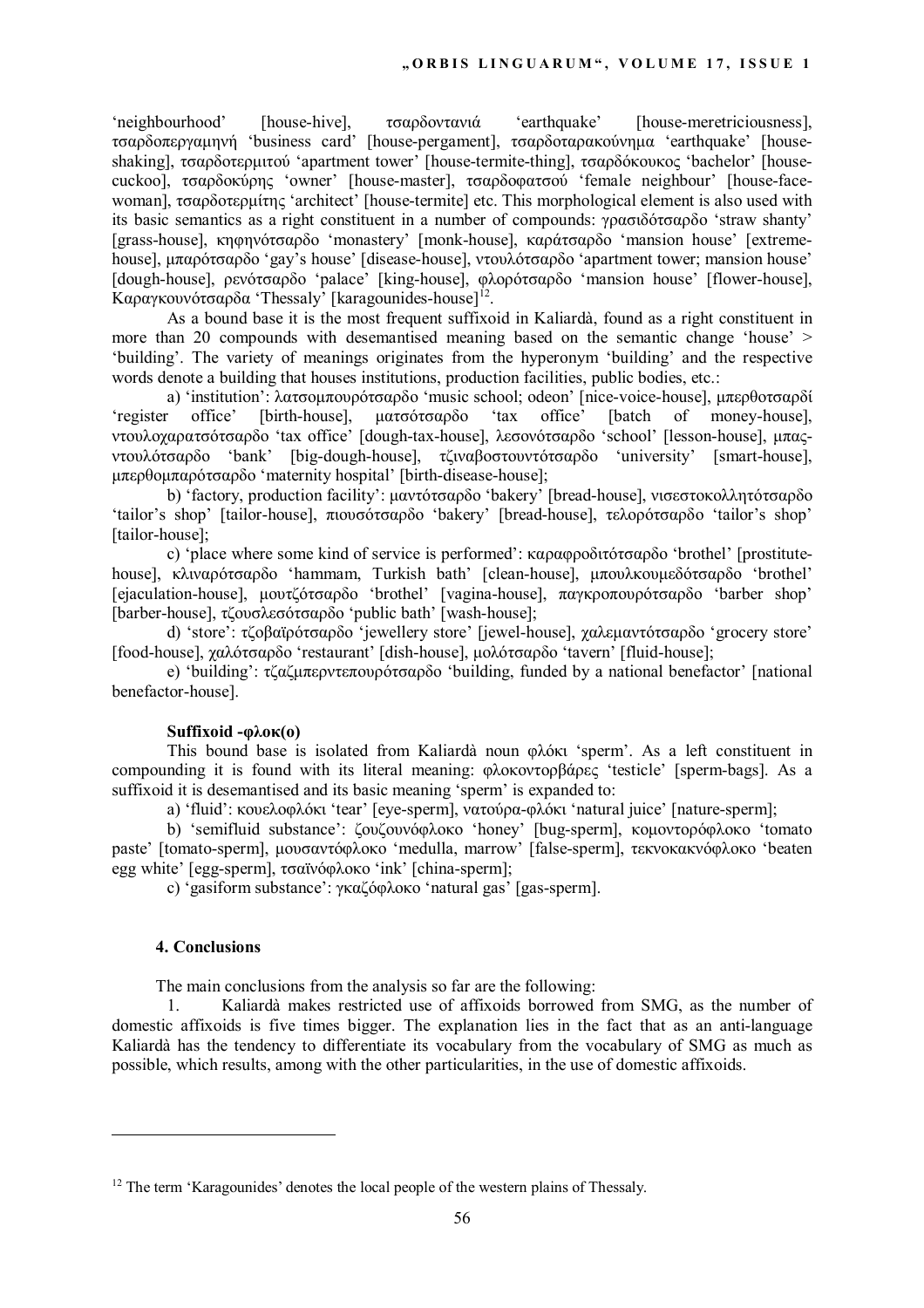2. The distribution of domestic affixoids is unequal: affixoids such as -τσαρδο, λατσο- и -πουρ(ος) are used in ten and more new-formed words, while other affixoids are registered in a single example or in up to 3–5 words (-σεκερι, πισκετο-).

3. Desemanticization is the basic mechanism of grammaticalization of lexical bases in Kaliardà. Grammaticalization requires to be observed diachronically, which is not possible in the case of Kaliardà vocabulary. Thus, the only phenomenon of grammaticalization one is able to analyze is desemanticization, i.e., the isolation of a certain lexical base, its change of meaning in a certain direction: usually by extension to a new, closely related semantic field(s) – and its use to form new compound words.

REFERENCES:

| Anastasiadi-Symeonidi, A. (1994)  | Αναστασιάδη-Συμεωνίδη, Α.<br>Νεολογικός<br>δανεισμός<br>της<br>Νεοελληνικής. Θεσσαλονίκη. (Anastasiadi-Simeonidi, A. Neologic<br>Word-Borrowing. Thessaloniki.)                                                                                                                                                                                                                                                                                                                      |
|-----------------------------------|--------------------------------------------------------------------------------------------------------------------------------------------------------------------------------------------------------------------------------------------------------------------------------------------------------------------------------------------------------------------------------------------------------------------------------------------------------------------------------------|
| <b>Booij et al. (2000)</b>        | Booij G., C. Lehmann, J. Mugdan (eds.). Morphology. An<br>International Handbook on Inflection and Word-Formation. Vol. 1.<br>Berlin, New York: Walter de Gruyter.                                                                                                                                                                                                                                                                                                                   |
| Booij, G. (2004)                  | and Derivation: Evidence<br>Compounding<br>for<br>Construction<br>Morphology. - In: Dressler, W., D. Kastovsky, O. Pfeiffe, F. Rainer<br>(eds.). Morphology and its Demarcations. Selected Papers from the<br>11th Morphology Meeting. Vienna, February 2004. Amsterdam /<br>Philadelphia: John Benjamins Publishing Company, p. 109–132.                                                                                                                                            |
| Booij, G. (2005)                  | The Grammar of Words. An Introduction to Linguistic Morphology.<br>2 <sup>nd</sup> edition. Oxford, New York: Oxford University Press.                                                                                                                                                                                                                                                                                                                                               |
| Giannoulopoulou, G. (2005)        | Γιαννουλοπούλου, Γ. Μορφήματα στα όρια ανάμεσα στην<br>παραγωγή και τη σύνθεση. Η περίπτωση των θεο-, ψιλο- και -<br>φέρνω. // Πρακτικά του 6ου Διεθνούς Συνεδρίου Ελληνικής<br>Γλωσσολογίας. Τομ. Α. Ρέθυμνο: Πανεπιστήμιο Κρήτης, σ. 121-<br>128. (Giannoulopoulou, G. Morphemes on the Boundary Between<br>Derivation and Compounding. // Proceedings of the 6 <sup>th</sup><br>International Congress of Greek Linguistics. T. 1. Rethymno:<br>University of Crete, p. 121-128.) |
| <b>Halliday, M.A.K. (1976)</b>    | Anti-language. // American Anthropologist, 78 (3), p. 570-584.                                                                                                                                                                                                                                                                                                                                                                                                                       |
| Haspelmath, M. (2002)             | Understanding Morphology. London: Arnold, New York: Oxford<br>University Press.                                                                                                                                                                                                                                                                                                                                                                                                      |
| Heine, B., T. Kuteva (2004)       | World Lexicon of Grammaticalization. Cambridge: Cambridge<br>University Press.                                                                                                                                                                                                                                                                                                                                                                                                       |
| Hopper, P., E. Traugott (2003)    | Grammaticalization. 2 <sup>nd</sup> ed. Cambridge: Cambridge University<br>Press.                                                                                                                                                                                                                                                                                                                                                                                                    |
| Kleris, Hr., G. Babiniotis (2005) | Κλαίρης, Χρ., Μπαμπινιώτης, Γ. Γραμματική της Νέας Ελληνικής.<br>Δομολειτουργική - Επικοινωνιακή. Αθήνα: Ελληνικά Γράμματα.<br>(Kleris, Hr., Babiniotis, G. Grammar of Modern Greek. Structural-<br>Functional - Communicative. Athens: Ellinika Grammata.)                                                                                                                                                                                                                          |
| Koliopoulou, M. (2013)            | Κολιοπούλου, Μ. Θέματα σύνθεσης της Ελληνικής και της<br>Γερμανικής: συγκριτική προσέγγιση. Διδακτορική διατριβή. Πάτρα,<br>2013. (Koliopoulou, M. Compounding Issues in Modern Greek and<br>in German: a Contrastive Approach. Doctoral Dissertation. Patra.)                                                                                                                                                                                                                       |
| Lieber, R. (2009)                 | Introducing Morphology. Cambridge: Cambridge University Press.                                                                                                                                                                                                                                                                                                                                                                                                                       |
| <b>Martinet, A. (1979)</b>        | Grammaire fonctionnelle du français. Paris: Didier-Crédif.                                                                                                                                                                                                                                                                                                                                                                                                                           |